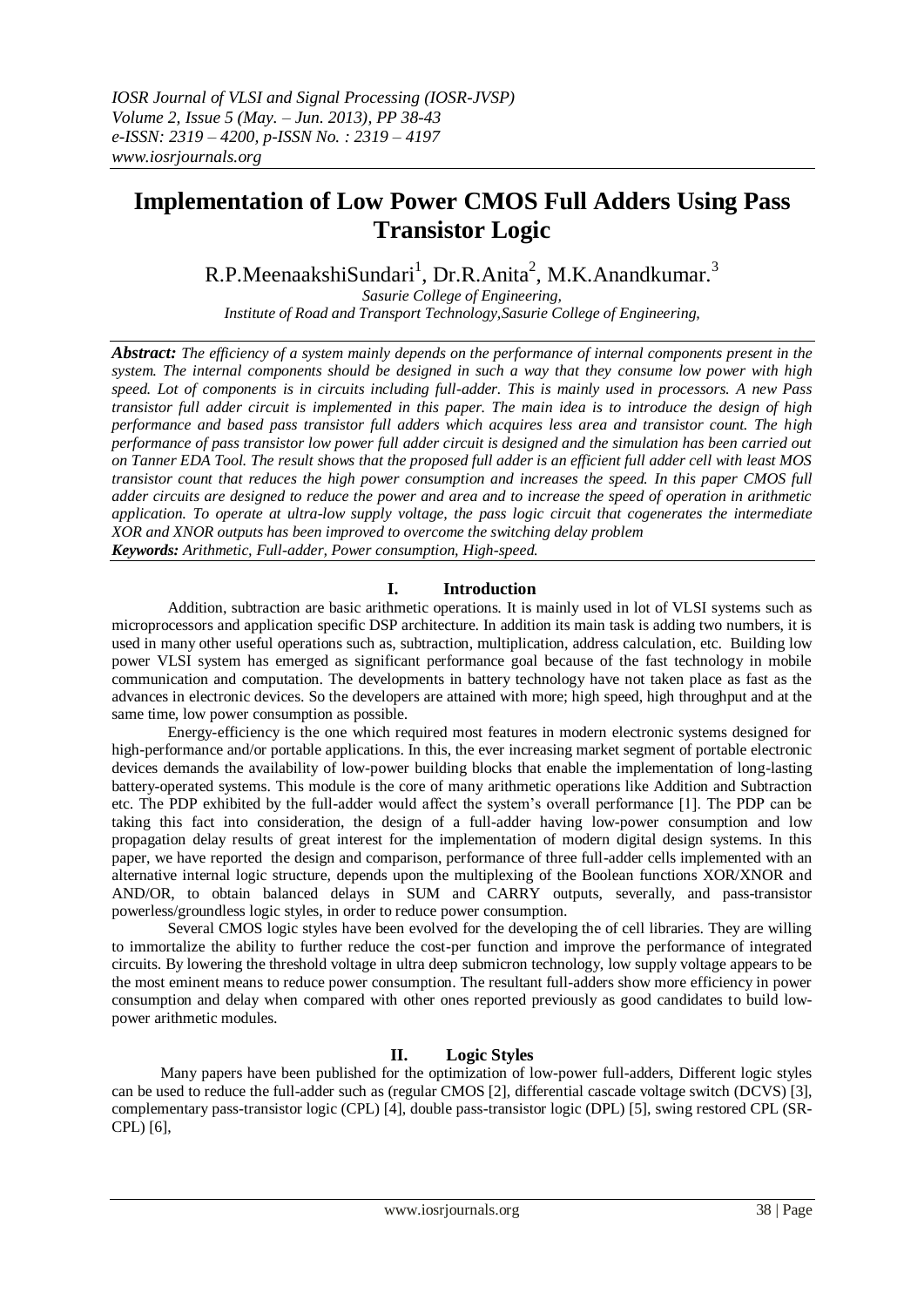# **2.1 Existing Logic**

## **2.1.1 Double-Pass Transistor Logic**

Double-pass transistor logic eliminates some of the inverter stages required for complementary pass transistor logic by using both N and P channel transistors, with dual logical paths for each function. Though it has high speed due to low input capacitance, it has limited capacity to drive a load. The switching tree of a DPL gate consist of both NMOS and PMOS pass transistors, in contrast to the switching tree of a CPL gate, using only NMOS transistors there. Full swing operation is attained by simply adding PMOS transistors in parallel with the NMOS transistors. However, this addition will result in increasing input capacitance. The switching tree of a CPL gate consists of only NMOS transistors, which results in a lower input capacitance. The full-swing outputvoltage restoration of a DPL-gate is done by the combination of an NMOS and a PMOS transistor, instead of the PMOS-latches and inverters which are used by means of Complementary Pass Transistor logic. Double passtransistor logic (DPL) uses both PMOS and NMOS devices in the pass-transistor network to avoid non full swing problems, but it has high-area and high-power drawbacks [5].

#### **2.1.2 Swing Restored Pass Transistor Logic**

SRPL is very similar to CPL, because it uses the same NMOS pass-transistor network. The two crosscoupled inverters are used for recovering the output signal. An advantage of pass-transistor logic is its simplicity, but a disadvantage of SRPL is similar to a disadvantage of standard CMOS, namely the spikes on the power-supply that occur during switching. A SRPL-CEU has the same disadvantages as a CPL-cell [6].

#### **2.1.3 Complementary Pass - Transistor Logic**

Complementary pass-transistor logic or Differential pass transistor logic refers to a logic family which is designed for definite advantages. It is usual to use this logic family for multiplexers and latches. CPL uses series of transistors to select between possible inverted output values of the logic, by which output can be used to drive an inverter to generate the non-inverted output signal. Inverted and non-inverted inputs are required to drive the gates of the pass-transistors. The main concept behind CPL is the use of an NMOS pass-transistor network for logic organization. CPL consists of complementary inputs/outputs and NMOS pass-transistor logic network, CMOS output inverters. These inverters can be replaced by PMOS latches. The high level of the passtransistor outputs (nodes Q and Q') is a threshold voltage which is lower than the supply voltage. This loss in output voltage pulls up by PMOS latches or CMOS output inverters. To maintain high speed switching and to make sure that the output signal has the same voltage swing as the input signal, it is important to use the PMOS latches or output inverters. This has the disadvantage that spikes occur on the power supply during switching.

The input voltage-levels are equivalent to those of standard CMOS, and this has the disadvantage that the voltage-swing is equal to Vdd. Complementary pass-transistor logic (CPL) uses a complementary output pass-transistor logic network to perform logic evaluation and CMOS inverters for driving of the outputs. This arrangement, however, can have leakage current through the inverter if the soft pull-up latch is not used [4]

#### **2.2 Proposed Logic**

#### **2.2.1 Pass Transistor Logic**

In electronics, pass transistor logic (PTL) describes several logic families used in the design of integrated circuits. It reduces the count of transistors used to make different logic gates, by eliminating redundant transistors. Transistors are used as switches to pass logic levels between nodes of a circuit, instead of as switches connected directly to supply voltages. This reduces the number of active devices, but has the disadvantage that the difference of the voltage between high and low logic levels decreases at each stage. Each transistor in series is less saturated at its output than at its input[5].By contrast, conventional CMOS logic switches transistors so the output connects to one of the power supply rails, so logic voltage levels in a sequential chain do not decrease. Since there is less isolation between input signals and outputs, designers must take care to assess the effects of unintentional paths within the circuit. For proper operation, design rules restrict the arrangement of circuits, so that sneak paths, charge sharing, and slow switching can be avoided. Simulation of circuits may be required to ensure adequate performance.

## **III. Alternative Logic Structure For A Full Adder**

The full-adder true-table is shown in Table 1, it can be seen that the output Sum is equal to the  $A^{\oplus}B$ value when Ci=0, and it is equal to  $A \oplus B$  when Ci=1. Here a  $2*1$  multiplexer can be used to obtain the respective value taking the Ci input as the selection signal. Following the same criteria, the output Co is equal to the A.B value when  $Ci=0$ , and it is equal to  $A+B$  value when  $Ci=1$ . Again, Ci can be used to select the respective value for the necessary condition, driving a multiplexer. Hence, an alternative logic scheme to design a full-adder cell can be formed by a logic block to obtain the  $A + B$  and  $A + B$  signals, another block to obtain the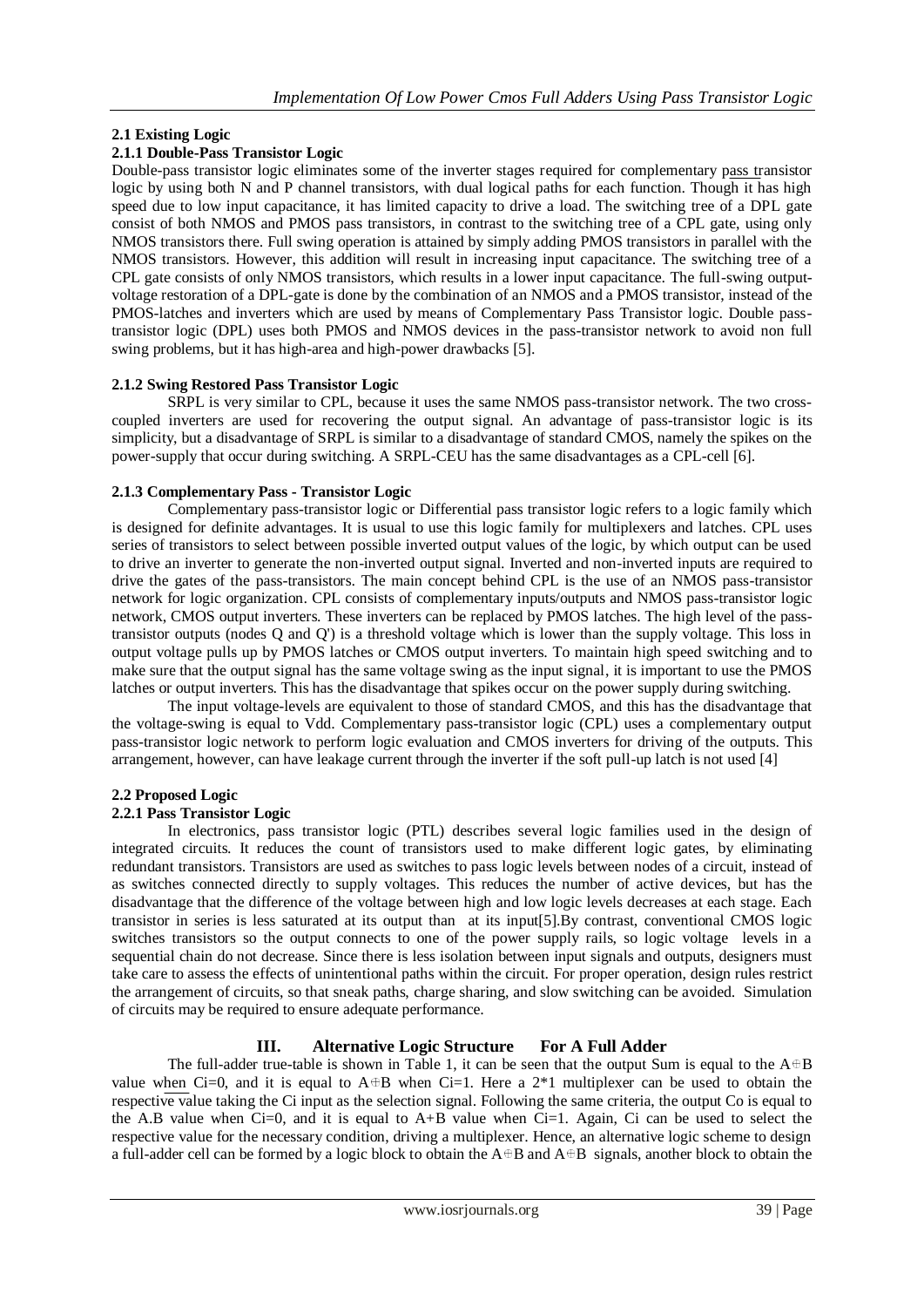A.B and A+B signals, and two multiplexers being driven by the C input to generate the *Sum* and *Co* outputs, as shown in Figure 1 [13].

The characteristics and benefits of this logic structure are as follows.

- There signals are not generated internally to control the selection of output multiplexers. The input signal, Ci exhibiting a full voltage swing and no extra delay, is used to drive the multiplexers, reducing so the overall propagation delays.
- The capacitive load for the Ci input is reduced, as it is connected to some transistor gates and no longer to some drain or source terminals, as the diffusion capacitance is becoming a very large for sub-micrometer technology. Hence, the overall delay for larger modules where the Ci signal falls on the critical path can be reduced



**Figure 1: Alternative logic scheme for designing full-adder cells.**

**Table 1**

TRUE-TABLE FOR A 1-BIT FULL-ADDER: A, B, AND Ci ARE INPUTS; Sum and Co ARE OUTPUTS

| Ci               | A | B  | Sum      | $\rm{Co}$ |
|------------------|---|----|----------|-----------|
| $\boldsymbol{0}$ | 0 | Ω  | $\Omega$ | $\Omega$  |
| $\overline{0}$   | 0 |    |          | 0         |
| $\overline{0}$   |   | ſ  |          | 0         |
| $\overline{0}$   |   |    | $\Omega$ |           |
|                  | 0 | ς, |          | 0         |
|                  | 0 |    | 0        |           |
|                  |   | Λ  | 0        |           |
|                  |   |    |          |           |
|                  |   |    |          |           |

- The propagation delays for the *Sum* and *Co* outputs can be tuned up individually by adjusting the XOR/XNOR and the AND/OR gates; the feature advantageous for applications where the skew between arriving signals is critical for a proper operation (e.g., wave pipelining), and for having well balanced propagation delays at the outputs Sum and Co to reduce the chance of glitches in cascaded applications.
- Including buffers at the output of the full-adders can be implemented by interchanging the XOR/XNOR signals, and the AND/OR gates to NAND/NOR gates at the input of the multiplexers, improving in this way the performance for load-sensitive applications.

As per the results obtained in [13], three new full-adders have been designed using the logic styles DPL and SR-CPL, and a new pass-transistor logic structure is presented in Fig. 4.

DPL logic presents a full-adder design to build the XOR/XNOR gates, and a pass-transistor logic based multiplexer to obtain the *Sum* output.

In Figure 3, the SR-CPL logic style was used to build these XOR/XNOR gates. In both cases, the AND/OR gates have been built using a powerless and groundless pass-transistor configuration, and a pass-transistor based multiplexer to get the *Co* output. In Fig. 4, the pass transistor logicXOR/XNOR gates for the output of Sum is built using the SR -CPL and carry C0 is produced in the AND/OR gate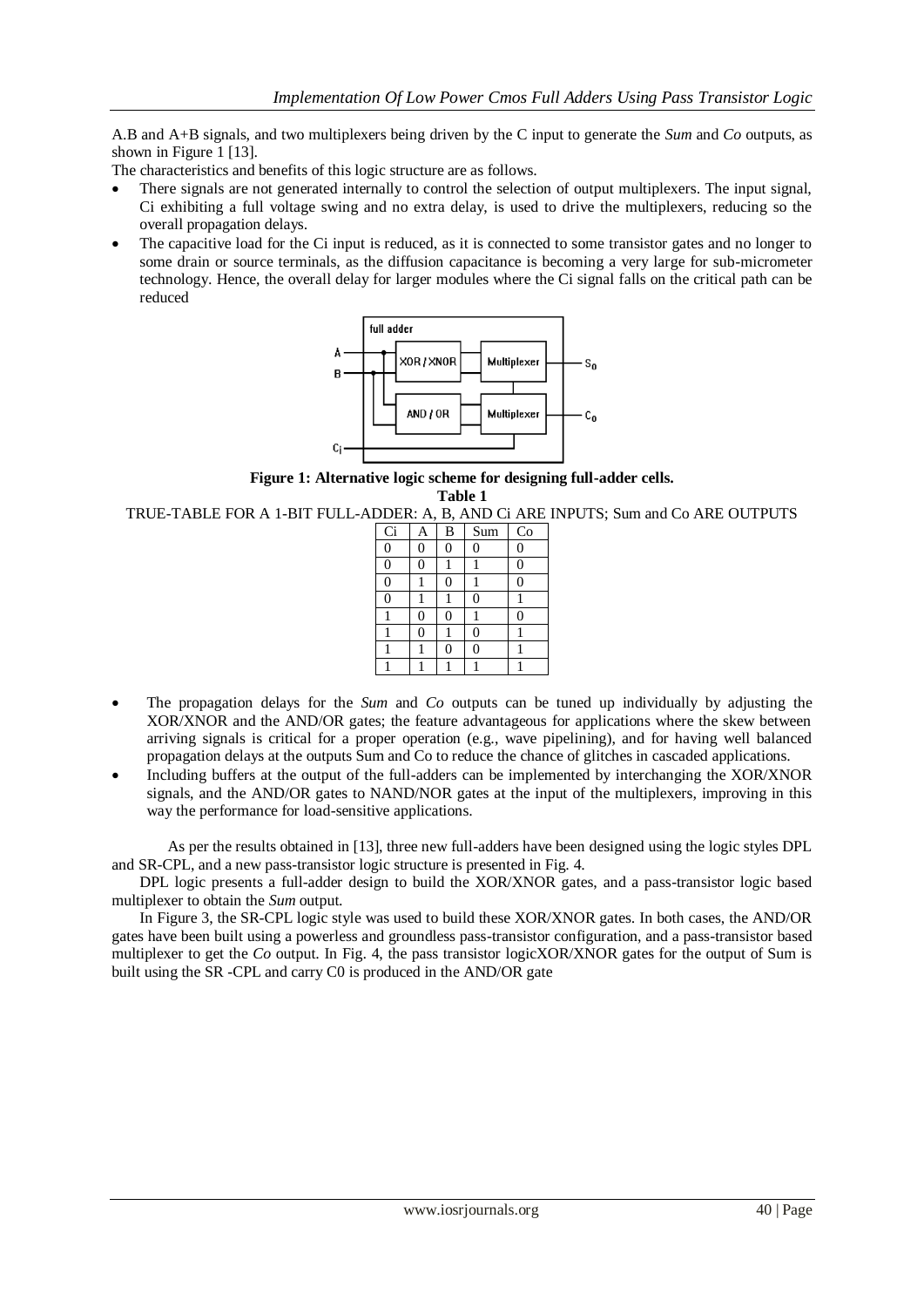

**Figure 2: Full-adder designed with the Existing logic Structure and a DPL Logic Style**.





**Figure 4: Full-adder designed with the Proposed Logic structure and a Pass Transistor Logic Style**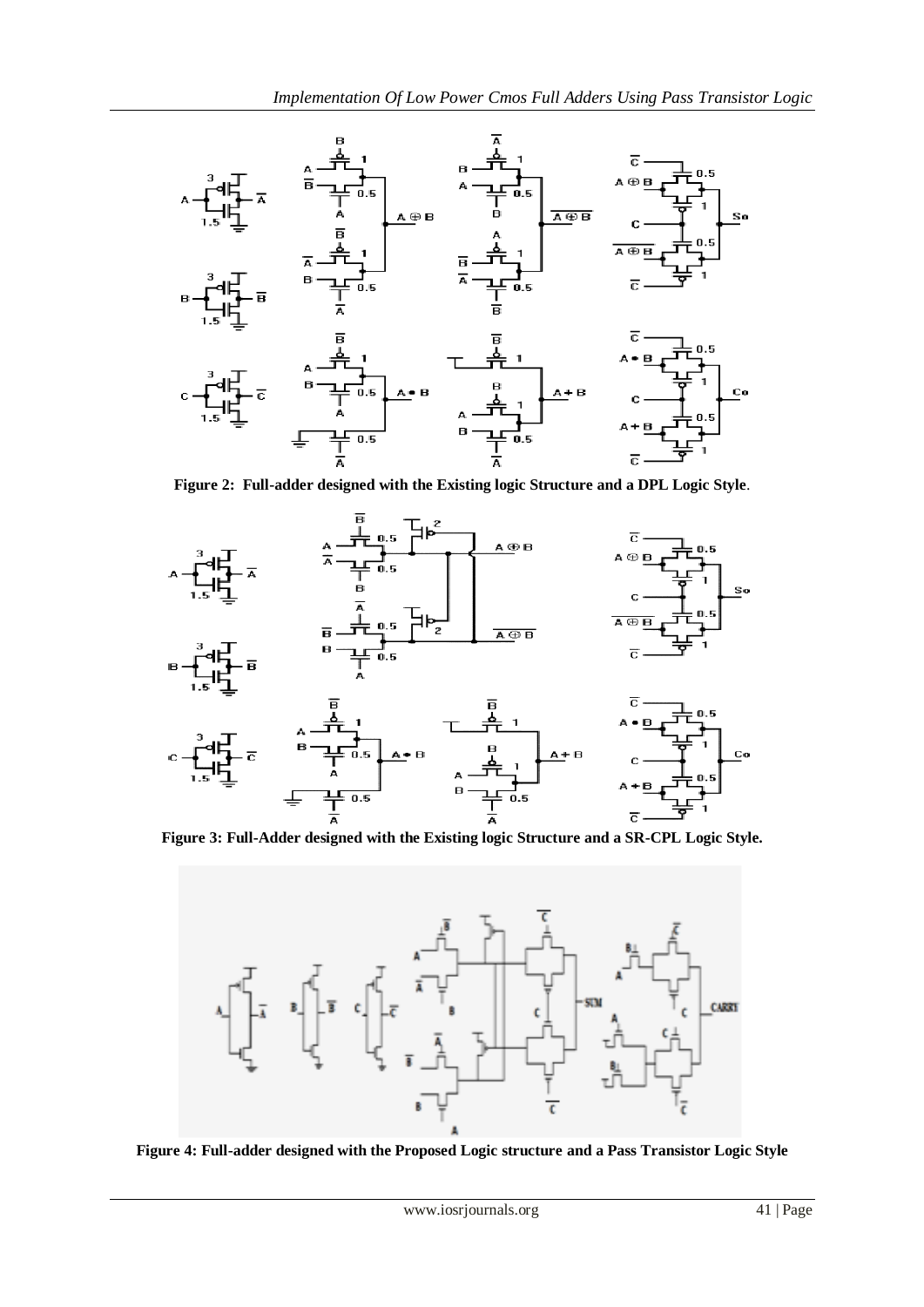| Parameters     | DPL      | <b>SR-CPL</b> | PASSTRANSISTOR, |
|----------------|----------|---------------|-----------------|
|                |          |               | <b>SR-CPL</b>   |
| <b>NODES</b>   | 18       | 14            | 14              |
| N-MOS          | 14       | 14            | 14              |
| P-MOS          | 14       | 12            | q               |
| <b>MOSFETS</b> | 28       | 26            | 23              |
| TIME(ns)       | 2.76     | 2.24          | 2.23            |
| <b>POWER</b>   | $1.32e-$ | $1.18e-$      | 1.52e-004       |
| (in watts)     | 003      | 003           |                 |



**Table 2: Parameter comparison of Existing and Proposed Logics**





**Figure 6: Waveform of Proposed Logic**